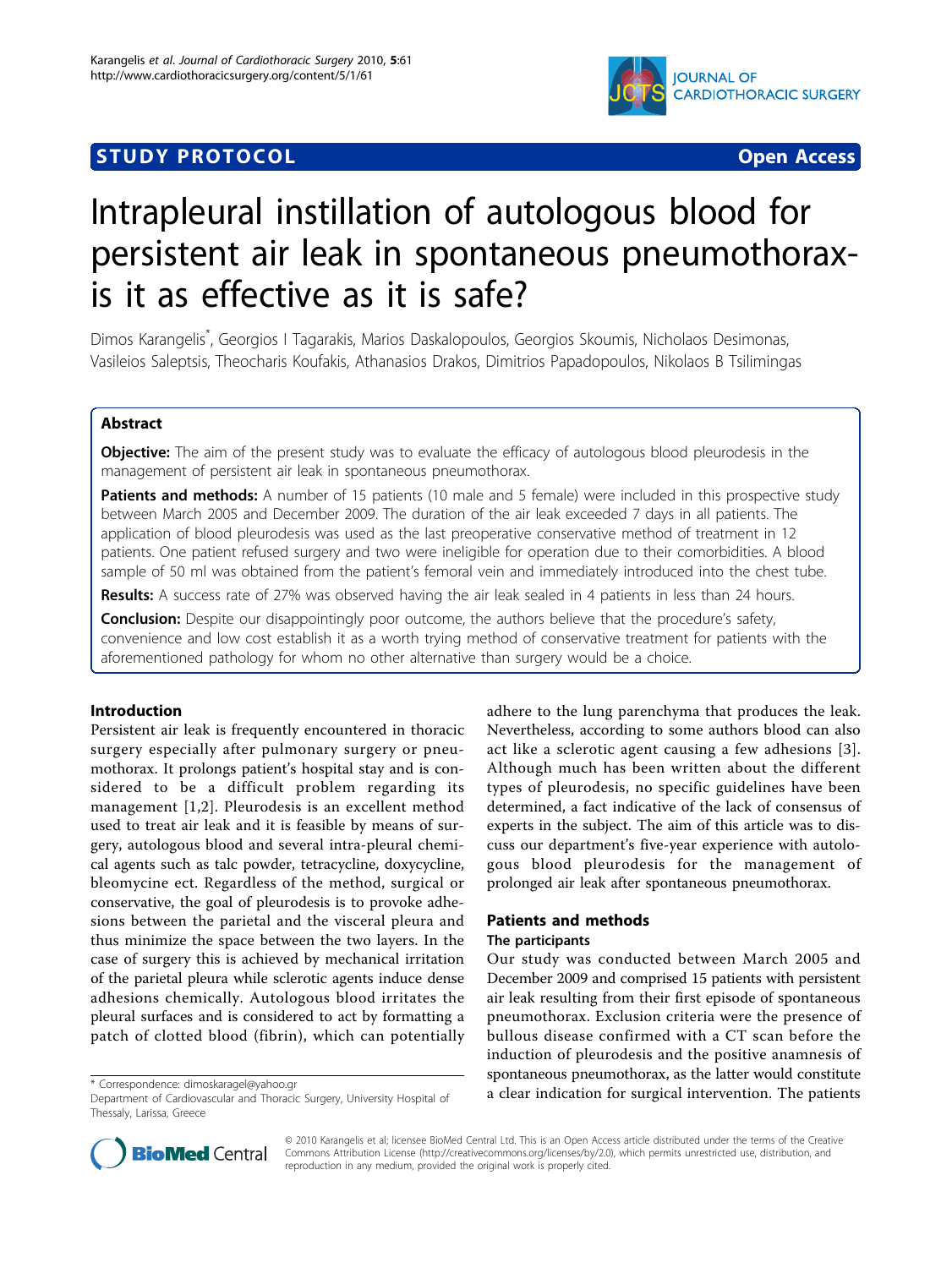|                                   | <b>Patients with blood</b><br>pleurodesis efficacy (Group A) | Patients submitted to<br>surgery (Group B) | Patients ineligible for<br>surgery (Group C) | Patients<br>total        | Comparisons               | Statistical<br>Significance |
|-----------------------------------|--------------------------------------------------------------|--------------------------------------------|----------------------------------------------|--------------------------|---------------------------|-----------------------------|
| Size sample<br>(male)             | 4(3)                                                         | 9(5)                                       | 2(2)                                         | 15(10)                   | $\overline{\phantom{a}}$  | $\overline{a}$              |
| Mean age<br>(years)               | 37.5                                                         | 20.77                                      | 71                                           | 31.9                     | A vs. $B$ $p =$<br>0.09   | <b>NS</b>                   |
|                                   |                                                              |                                            |                                              |                          | A vs. $C$ $p =$<br>0.01   | SS                          |
|                                   |                                                              |                                            |                                              |                          | B vs. $C$ $p$ $<$<br>0.01 | <b>SS</b>                   |
| Mean<br>hospitalization<br>(days) | 12                                                           | 19.66                                      | 13.5                                         | 16.8                     | A vs. $B$ $p =$<br>0.01   | <b>SS</b>                   |
|                                   |                                                              |                                            |                                              |                          | A vs. $C$ $p =$<br>1.0    | <b>NS</b>                   |
|                                   |                                                              |                                            |                                              |                          | B vs. $C$ $p =$<br>0.1    | <b>NS</b>                   |
| Attempts of<br>pleurodesis        |                                                              |                                            | $\overline{2}$                               | $\overline{\phantom{a}}$ |                           | $\overline{\phantom{a}}$    |
| Success rate                      | 4/15<br>(27%)                                                | 9 out of 9 (100%)                          | 2/2 discharged with<br>Heimlich valve        | $\overline{\phantom{0}}$ | A vs. $B$ $p$ <<br>0.01   | <b>SS</b>                   |

#### <span id="page-1-0"></span>Table 1 Patients' data and results

The table shows basic data of the three groups placed in a comparative form. The statistical analysis was based on the one way ANOVA and the  $\chi^2$  criterion methods. The level of statistical significance was set at a level for  $p < 0.05$ . From the analysis following conclusions can be drawn.

1. As far as mean age concerned there was no significant difference between the group A and group B patients  $p = 0.09$ ; on the contrary there were statistically significant differences between the patients of groups A vs. C and B vs. C (p = 0.01 and p < 0.01 respectively). This comparison was based on the one way ANOVA method.

2. Regarding the mean hospitalization duration we concluded to a statistically significant difference between the patients of the groups A vs. B (p = 0.01). No such differences were noted in the comparison between groups A vs. C and B vs. C (p = 1.0 and 0.1 respectively). This comparison was based on the one way ANOVA method.

3. In concern to the success rate of the different procedures it is obvious from the statistical comparisons that surgical treatment clearly supervenes the pleurodesis approach  $p < 0.01$ . This comparison was based on the  $\chi^2$  criterion.

were in majority young, with age range 16 to 72 years and a mean age of 31.9 years. In 12 of them the blood pleurodesis was applied as the last conservative method of treatment prior to surgery while one of them refused operation and 2 suffered from pulmonary fibrosis and severe chronic obstructive disease respectively (table 1). Given the advanced lung disease in the last 2 cases, (FEV1  $<$  1.5 lt) both we and the patients were reluctant to consider surgical pleurodesis. In those two patients the blood pleurodesis was repeated two days after the first attempt (table 1). The air leak was defined as persistent when it exceeded seven days in accordance with the definition of air leakage proposed in literature [\[4](#page-3-0),[5](#page-3-0)]. The "blood patch" was introduced after this time limit of seven days. All patients with spontaneous pneumothorax and air leakage exceeding seven days were included in the study. In total, 15 out of 142 potentially study eligible patients met the final time related criteria and were recruited for the protocol. The patients were informed and a written copy of their consent was obtained prior to the procedure.

#### The technique

A blood sample of 50 ml was gained from the patient's femoral vein and immediately introduced into the chest

tube without using anticoagulants. We used a standard chest tube of 28F and large syringes of 18 gauge and 0.9 mm. After the application, the chest tube was not clamped but raised over the patient's level in order to prevent blood running backwards in the drainage. Clamping of the chest tube during and after instillation of blood into the pleural cavity was avoided in order to prevent recurrence or deterioration of pneumothorax [[6](#page-3-0)]. Patients were instructed to receive different positions in bed (left decubitus, right decubitus, Trendelenberg and Fowler), every 30 minutes for 2-3 hours, in order to achieve ideal distribution of blood in the thoracic cavity. The procedure was carried out at bedside under aseptic conditions. No sedative or analgesic was administered. The next day a chest x-ray was carried out. In case of air leak sealing we had the chest tube removed the same day. None of the patients presented difficulty in breathing, cough or other side effects during the procedure and we did not observe significant decrease in the value of haematocrit.

## Results

Blood pleurodesis succeeded in 4 out of 15 patients (27%) with the air leaks sealing within 24 hours of blood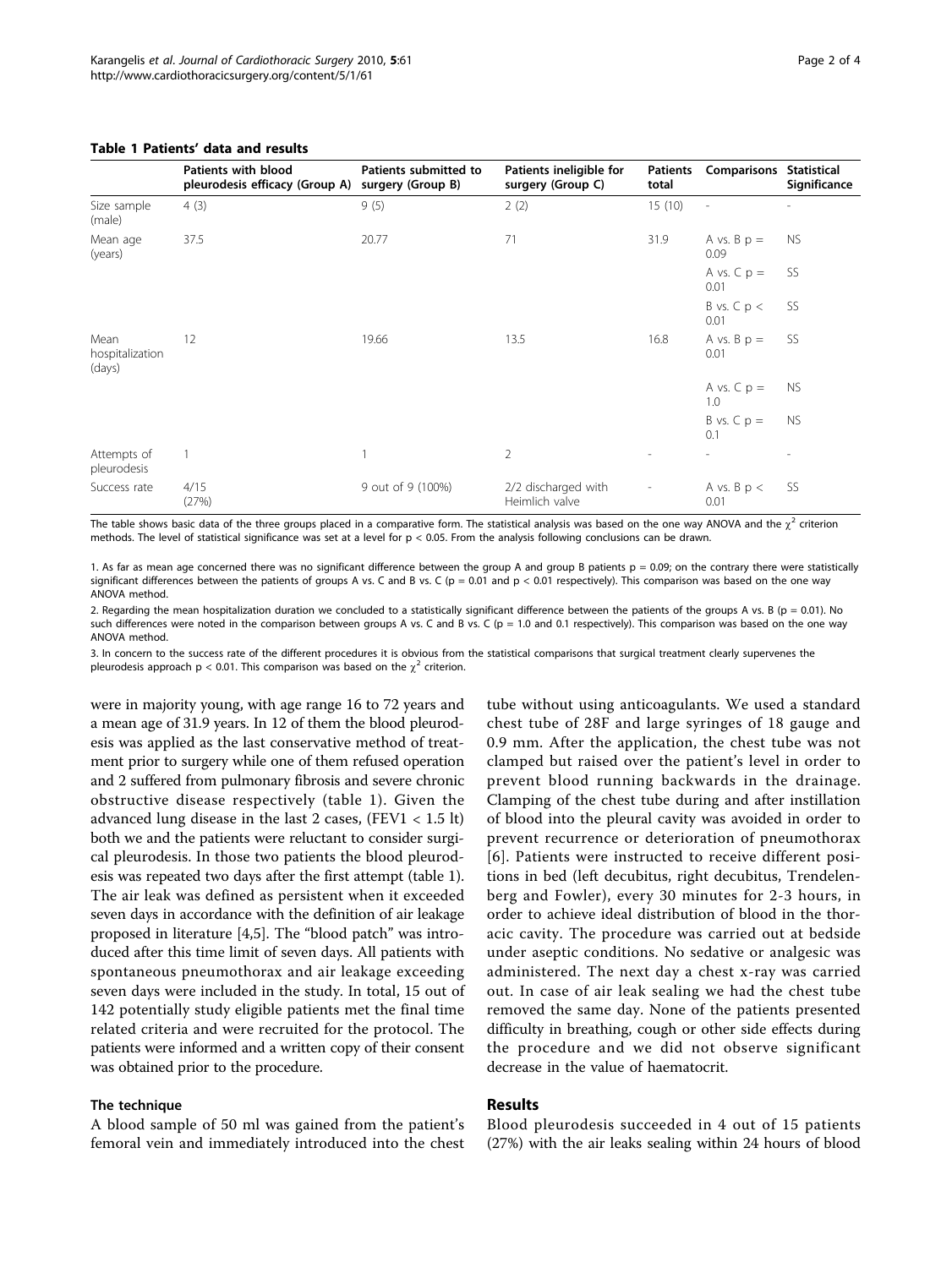injection in all cases (table [1\)](#page-1-0). Two patients were discharged with a Heimlich valve after 2 unsuccessful attempts of pleurodesis, while 8 patients with persistent air leak on the  $3<sup>rd</sup>$  or  $4<sup>th</sup>$  day after the application of pleurodesis were finally submitted to surgery. One patient developed pneumonia 48 h after the procedure and was treated with oral antibiotics. More specifically we administered amoxicillin and clarythromycin per os thus having the pneumonia resolved in 12 days. He underwent the operation after the retreat of his disease. All 9 patients who underwent surgery were submitted to open thoracotomy. After the lung pathology was treated (stapling of blebs and apicectomy), the parietal pleura was irritated by mechanical abrasion with a sponge soaked in dextrose 35% water solution. We had 100% seal of the air leak after the operation (table [1\)](#page-1-0). In a 3 month follow up with a plain chest x-ray no recurrence of pneumothorax was demonstrated in the 13 patients, one patient died due to his comorbidities and one remained with a Heimlich valve free of other symptoms.

## **Discussion**

It was Robinson who first introduced blood pleurodesis for chronic spontaneous pneumothorax, followed by Dumire some years later, who applied it for persistent pulmonary air leak [\[7,8](#page-3-0)]. Although fever, pleural effusion and empyema have been reported with this method [[1,2\]](#page-3-0), there are several other reports that accent it as the safest method of pleurodesis in persistent air leak after pulmonary surgery and spontaneous pneumothorax [[4](#page-3-0),[9](#page-3-0)-[12\]](#page-3-0). Numerous other sclerotic agents have been used to produce pleural symphysis with different advantages and drawbacks. From tetracycline and doxycycline, to quinacrine, bleomycin, talc, interferon or even silver nitrate [[13-16](#page-3-0)]. Despite the fact that many surgeons seek the best method of pleurodesis among these sclerotic agents, we consider blood pleurodesis as the safest and most preferable intervention in our case, especially because our sample of patients consisted mostly of minor ages. Our primary goal was to avoid the possible toxic side effects of chemical agents especially in our young patients [[3\]](#page-3-0). We did not have the expected results, although the technique we followed was adhered to the recommendations of literature. We performed the procedure after seven days of air leak which is the optimal time according to many authors [[2,8,9\]](#page-3-0) and we used big sized chest tubes and syringes to avoid catheter obstruction. The volume of blood is a controversial point among different authors. Many perform the pleurodesis by instillation of 50 ml of blood [\[2](#page-3-0),[5,12\]](#page-3-0), while others use 120 ml or 150 ml [[4,10](#page-3-0)] thus introducing a completely different approach. We preferred the injection of 50 ml only once (with the exception of multimorbid patients) because minimal exposure of the patients to all infection risks resulting from tubing manipulations was our major concern. In those two ineligible for surgery we considered it appropriate to repeat the method 48 hours after the first attempt, before reaching the final decision for a Heimlich valve. In regard to the other patients, it was their minor mean age that dictated the less aggressive strategy we followed (one attempt). In similar case series success rates vary between 75% [\[5\]](#page-3-0) and 84% [[1\]](#page-3-0). As concerning our success percentage of 27%, we believe that it could possibly be significantly higher should we had applied the method more than once.

Two major points we can comment on from our analysis as it can be clearly extracted from table [1](#page-1-0) are: i) the mean age of the patients that were not submitted to surgery was significantly higher than the mean age from the operated ones. This is an expected result considering the multiple comorbidities and risks associated with an increased age. ii) The operated patients had a prolonged hospitalization period compared to the rest of the patients. These findings clearly show that blood pleurodesis, when successful, decreases hospital stay and can be the method of choice for patients not amendable to surgical interventions.

#### Conclusion

Although our results were not encouraging enough regarding the success rate, we still consider blood pleurodesis to be a worth trying method for treating pneumothorax with persistent air leak. It is safe, painless, well tolerated and low cost technique that can be performed even by clinicians who lack great experience, as long as strict attention to aseptic conditions is paid. Also it is a rather useful option of conservative treatment when dealing with patients of high morbidity and mortality surgical risks who are ineligible for surgery. Conclusively blood pleurodesis is an "only-win" method as there are minimal complications related to it, while the few patients in whom it succeeds enjoy great benefits.

#### Authors' contributions

DK made a thorough literature research, and was the chief author in terms of building the paper. GT co-authored the paper in terms of major contribution. MD performed literature research. GS and ND gave their specialist advice on scientific issues of the paper. VS checked the paper. TK assisted with the linguistics and performed literature research. AD and DP performed literature research. NT checked the final version of the manuscript. All authors read and approved the final manuscript. The manuscript is not under consideration and has not been published by another journal.

#### Competing interests

The authors declare that they have no competing interests.

Received: 15 May 2010 Accepted: 17 August 2010 Published: 17 August 2010